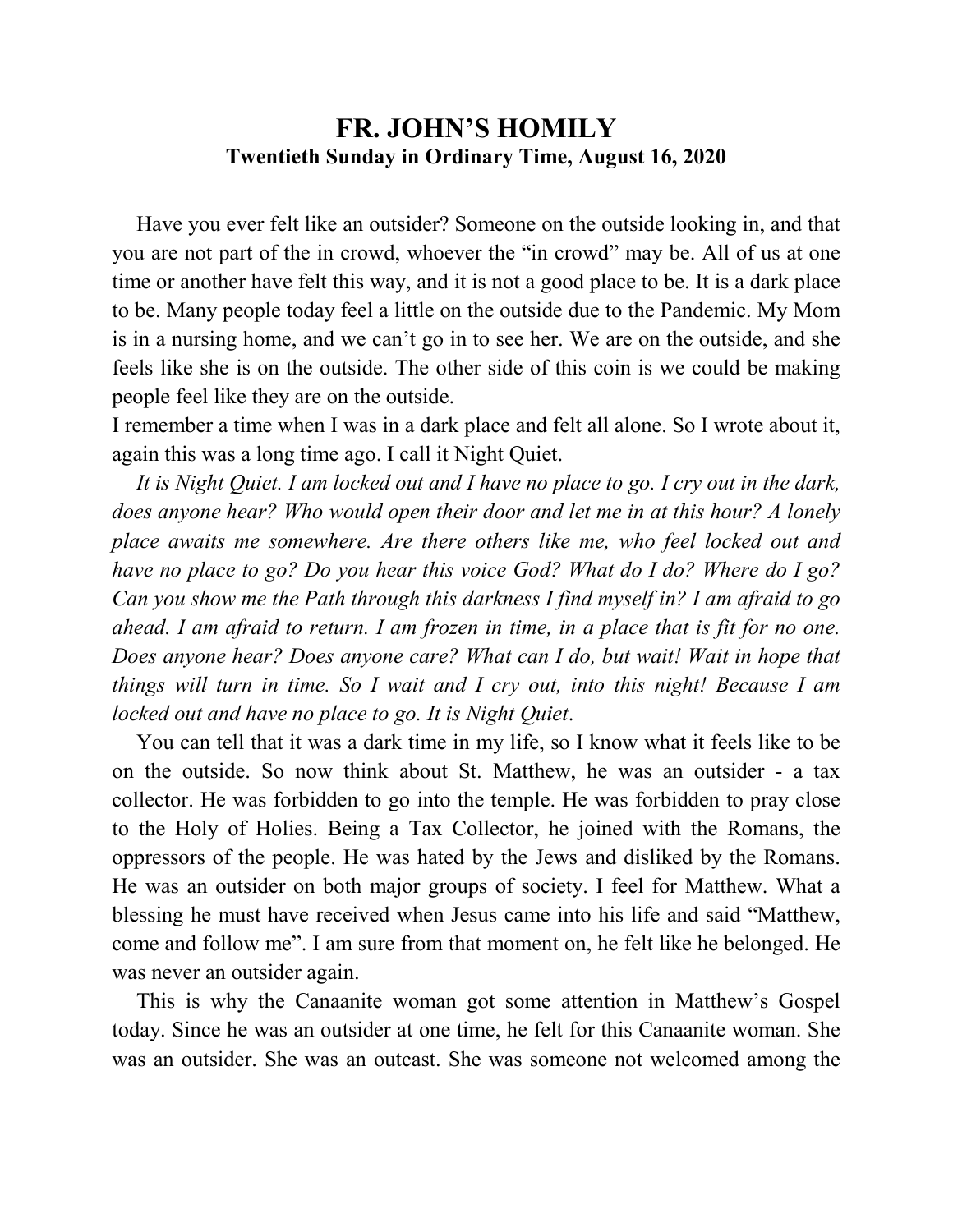Jewish people. They were outsiders. These are just the kind of people Jesus loves, the outsider, and the outcast, those on the outskirts of society.

 Probably Jesus was feeling a little bit of this Himself. Jesus was over and over again rejected by the scribes and Pharisees. So He headed to the district of Tyre and Sidon, a place no Jew would have ever entered into. Jesus was seeking a quiet place. We can recall when Joshua fought the Battle of Jericho, it was against the Canaanites, who were trying to drive him and the Jewish people into the Jordan. This hatred the Jews have for the Canaanites, and the Canaanites for the Jews, goes way back in their history.

 So now, knowing this about this woman, look at this Roman's determination. She is committed to get a healing from Jesus, a Jew, and she would let nothing stop her. "Jesus, "Have mercy on me, Lord," the Canaanite woman said. She was shouting at a distance, "Have mercy on me, Lord, Son of David."

 Shouting out, "Son of David," which is a great surprise, because what she is saying is: "You are the Messiah of the Hebrews." Because it is written in the Bible that someday, from the House of David, there will come a Messiah, and he will teach us all things.

 Where did this woman get such knowledge about Jesus? It had to be by word of mouth from others, as they traveled the countryside. Someone had to tell her about Jesus and about His healing miracles and cures. Listen to her heart, it is a mother's heart crying out for her daughter. She is desperate for her daughter's life, "Heal my daughter, Jesus."

 She says, "My daughter is tormented by a demon." Talking about being locked out – we can't imagine the darkness her daughter was going through. We don't know what demon, or darkness was working within, but it was violent enough to send a Canaanite woman to her knees before Jesus, this Rabbi.

 "My daughter is tormented by a demon." And Jesus does not answer her. Jesus remains silent. It is quiet. How many times do we feel Jesus is silent to us in our prayers? While God is silent, the disciples add to her misery as they start urging him, saying, "Send her away, because she keeps shouting at us and following us." But Jesus is still quiet.

 Then Jesus says, "I was sent only to the lost sheep of the House of Israel." His mission is to the House of Israel, but we also know that God's love, light and truth has been given to all people, Jews and Gentiles alike. Jesus wants his disciples to hear, to see, to understand what is happening before Him. He was sent to the